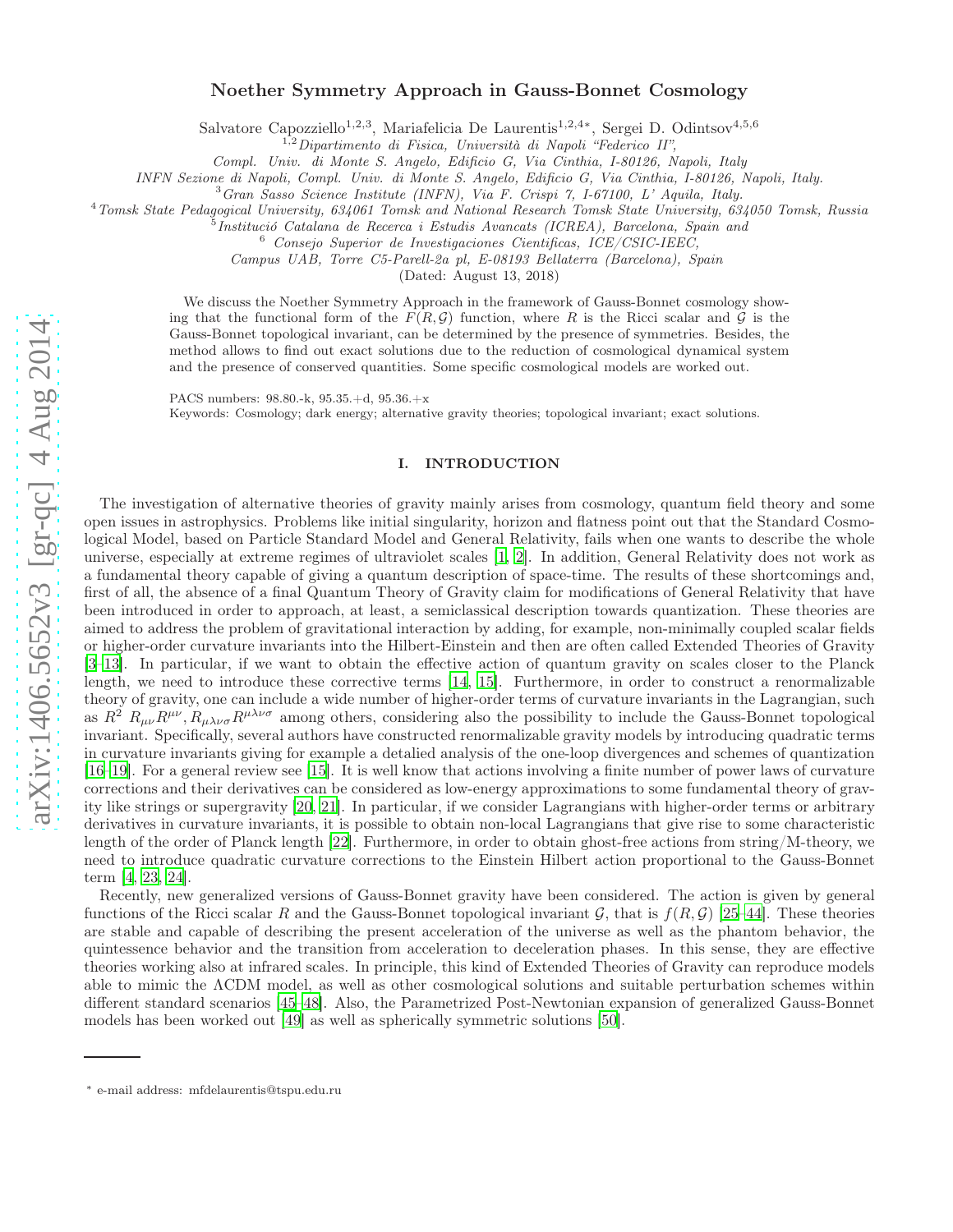In this paper, we are going to discuss if it is possible to fix the form of  $f(R,\mathcal{G})$ -Lagrangians by the existence of symmetries. In particular we are using the so called Noether Symmetry Approach [\[51](#page-7-19)[–58,](#page-8-0) [66](#page-8-1)]. We will show that, asking for the existence of Noether symmetries, it is to possible to select physically interesting forms of  $f(R, \mathcal{G})$  and the existence of symmetries allows to select constants of motion that reduce dynamics. Furthermore, reduced dynamics results exactly solvable by a straightforward change of variables where a cyclic coordinate is present. As we will see, the method is twofold: from one side, the existence of symmetries allows to solve exactly the dynamics; from the other side, the Noether charge can always be related to some observable quantity. The general philosophy is that both  $R$ and G behave like effective scalar fields as soon as suitable Lagrange multipliers are introduced into dynamics [\[59\]](#page-8-2). This fact allows to define a suitable configuration space  $\mathcal{Q} \equiv \{a, R, \mathcal{G}\}\,$ , where a is the Friedman-Robertson-Walker scale factor: one can search for the invariance of a Lie vector field  $X$  by the Lie derivative  $L_X$  acting on the point-like

Lagrangian  $\mathcal{L}(\dot{a}, a, \dot{R}, R, \dot{\mathcal{G}}, \mathcal{G})$ , that is  $L_X \mathcal{L} = 0$ . The layout of the paper is the following. In Sec. [II](#page-1-0) we sketch the main ingredients of  $f(R,\mathcal{G})$ . Sec. [III](#page-1-1) is devoted to the derivation of the Friedman-Robertson-Walker cosmological equations starting from the point-like Lagrangian. The Noether Symmetry Approach is discussed in detail in Sec. [IV](#page-3-0) and some cosmological models, related to the existence of the symmetries, are worked out in Sec. [V.](#page-5-0) Conclusions are drawn in Sec. [VI.](#page-6-0)

## <span id="page-1-0"></span>II. GAUSS-BONNET GRAVITY

Let us start from the most general action for modified Gauss-Bonnet gravity in 4-dimensions. It is

<span id="page-1-2"></span>
$$
\mathcal{A} = \int d^4x \sqrt{-g} \left[ \frac{1}{2\kappa^2} F(R, \mathcal{G}) + \mathcal{L}_m \right], \tag{1}
$$

where  $\kappa^2 = 8\pi G_N$ ,  $G_N$  is the Newton constant and  $\mathcal{L}_m$  is the standard matter Lagrangian and g the determinant of the metric. This Lagrangian is constructed by considering only the metric tensor and no extra vector or spin degree of freedom is considered. The symbol  $G$  indicates the Gauss-Bonnet invariant

$$
\mathcal{G} \equiv R^2 - 4R_{\mu\nu}R^{\mu\nu} + R_{\mu\nu\lambda\sigma}R^{\mu\nu\lambda\sigma}, \qquad (2)
$$

that is a combination of the Riemann tensor  $R_{\mu\nu\lambda\sigma}$ , the Ricci tensor  $R_{\mu\nu}$  and the Ricci scalar  $R = g^{\mu\nu}R_{\mu\nu}$ . It is important to remember that, in 4-dimension, any linear combination of the Gauss-Bonnet invariant does not contribute to the effective Lagrangian. Furthermore, in 4-dimensions, we have only two non-zero Lovelock scalars [\[48,](#page-7-16) [60,](#page-8-3) [61](#page-8-4)]. Then, by varying expression in Eq. [\(1\)](#page-1-2) with respect to the metric tensor  $g_{\mu\nu}$ , the modified Einstein field equations are obtained [\[23,](#page-7-12) [49\]](#page-7-17),

<span id="page-1-3"></span>
$$
0 = \kappa^2 T^{\mu\nu} + \frac{1}{2} g^{\mu\nu} F(R, \mathcal{G}) - 2 \frac{\partial F(R, \mathcal{G})}{\partial \mathcal{G}} R R^{\mu\nu} + 4 \frac{\partial F(R, \mathcal{G})}{\partial \mathcal{G}} R^{\mu}_{\rho} R^{\nu\rho} - 2 \frac{\partial F(R, \mathcal{G})}{\partial \mathcal{G}} R^{\mu\rho\sigma\tau} R^{\nu}_{\rho\sigma\tau} +
$$
  
\n
$$
-4 \frac{\partial F(R, \mathcal{G})}{\partial \mathcal{G}} R^{\mu\rho\sigma\nu} R_{\rho\sigma} + 2 \left( \nabla^{\mu} \nabla^{\nu} \frac{\partial F(R, \mathcal{G})}{\partial \mathcal{G}} \right) R - 2 g^{\mu\nu} \left( \nabla^2 \frac{\partial F(R, \mathcal{G})}{\partial \mathcal{G}} \right) R - 4 \left( \nabla_{\rho} \nabla^{\mu} \frac{\partial F(R, \mathcal{G})}{\partial \mathcal{G}} \right) R^{\nu\rho} +
$$
  
\n
$$
-4 \left( \nabla_{\rho} \nabla^{\nu} \frac{\partial F(R, \mathcal{G})}{\partial \mathcal{G}} \right) R^{\mu\rho} + 4 \left( \nabla^2 \frac{\partial F(R, \mathcal{G})}{\partial \mathcal{G}} \right) R^{\mu\nu} + 4 g^{\mu\nu} \left( \nabla_{\rho} \nabla_{\sigma} \frac{\partial F(R, \mathcal{G})}{\partial \mathcal{G}} \right) R^{\rho\sigma} +
$$
  
\n
$$
-4 \left( \nabla_{\rho} \nabla_{\sigma} \frac{\partial F(R, \mathcal{G})}{\partial \mathcal{G}} \right) R^{\mu\rho\nu\sigma} - \frac{\partial F(R, \mathcal{G})}{\partial \mathcal{G}} R^{\mu\nu} + \nabla^{\mu} \nabla^{\nu} \frac{\partial F(R, \mathcal{G})}{\partial R} - g^{\mu\nu} \nabla^2 \frac{\partial F(R, \mathcal{G})}{\partial R}, \qquad (3)
$$

where  $\nabla$  is for the covariant derivative and  $T_{\mu\nu} = \frac{-2}{\sqrt{-g}}$  $\delta(\sqrt{-g}\mathcal{L}_m)$  $\frac{\partial \mathcal{L}_{m}}{\partial g^{\mu\nu}}$  the energy momentum tensor. Let us note that General Relativity is immediately recovered for  $F(R, \mathcal{G}) = R$ .

### <span id="page-1-1"></span>III. GAUSS-BONNET COSMOLOGY

# A. Reducing to a canonical point-like Lagrangian

In order to calculate the cosmological equations, we need to deduce a point-like canonical Lagrangian  $\mathcal{L}(a, \dot{a}, R, R, \mathcal{G}, \mathcal{G})$  from the action [\(1\)](#page-1-2) where  $\mathcal{Q} \equiv \{a, R, \mathcal{G}\}\$  is the configuration space and  $\mathcal{TQ} \equiv \{a, \dot{a}, R, R, \mathcal{G}, \mathcal{G}\}\$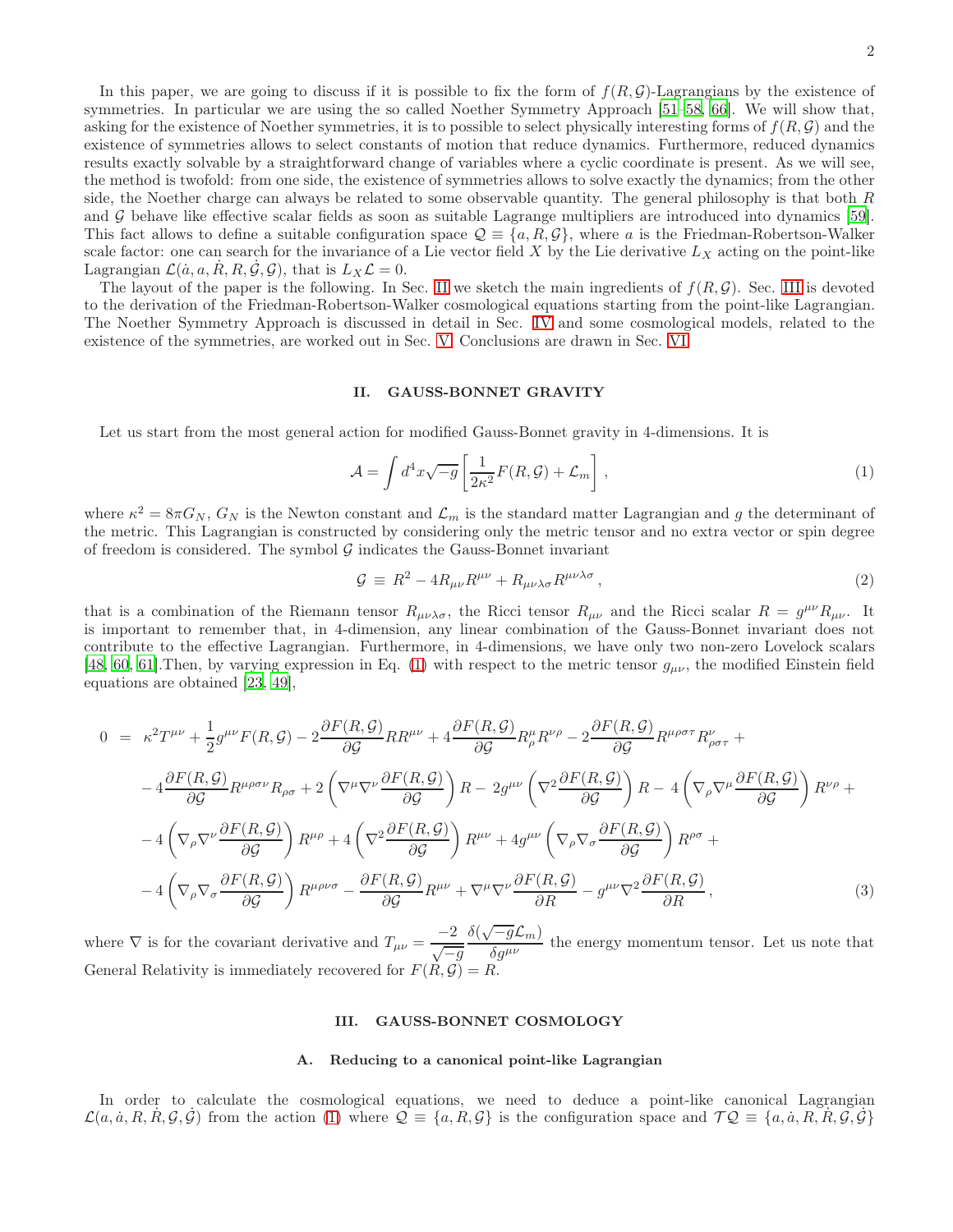is the corresponding tangent space on which  $\mathcal L$  is defined. The variable  $a(t)$ ,  $R(t)$  and  $\mathcal G(t)$  are the scale factor, the Ricci scalar and the Gauss-Bonnet invariant defined in the Friedman-Roberston-Walker metric, respectively. Its Euler-Lagrange equations are

<span id="page-2-1"></span>
$$
\frac{d}{dt}\frac{\partial \mathcal{L}}{\partial \dot{a}} = \frac{\partial \mathcal{L}}{\partial a}, \qquad \frac{d}{dt}\frac{\partial \mathcal{L}}{\partial \dot{R}} = \frac{\partial \mathcal{L}}{\partial R}, \qquad \frac{d}{dt}\frac{\partial \mathcal{L}}{\partial \dot{G}} = \frac{\partial \mathcal{L}}{\partial G},
$$
\n(4)

with the energy equation

<span id="page-2-2"></span>
$$
E_{\mathcal{L}} = \frac{\partial \mathcal{L}}{\partial \dot{a}} \dot{a} + \frac{\partial \mathcal{L}}{\partial \dot{R}} \dot{R} + \frac{\partial \mathcal{L}}{\partial \dot{\mathcal{G}}} \dot{\mathcal{G}} - \mathcal{L} = 0.
$$
\n<sup>(5)</sup>

Here the dot indicates the derivatives with respect to the cosmic time  $t$ . One can use the method of the Lagrange multipliers to set R and  $\mathcal G$  as constraints for dynamics. Selecting the suitable Lagrange multiplier and integrating by parts to eliminate higher than one time derivatives, the Lagrangian  $\mathcal L$  becomes canonical. Using physical units  $G_N = c = \hbar = 1$  and the signature  $(+, -, -, -,),$  we have

$$
\mathcal{A} = 2\pi^2 \int dt \, a^3 \left\{ F(R, \mathcal{G}) - \lambda_1 \left[ R + 6 \left( \frac{\ddot{a}}{a} + \frac{\dot{a}^2}{a^2} \right) \right] - \lambda_2 \left[ \mathcal{G} - 24 \left( \frac{\ddot{a}\dot{a}^2}{a^3} \right) \right] \right\} \,. \tag{6}
$$

Here the definitions of the Ricci scalar and the Gauss-Bonnet invariant in Friedman-Robertson-Walker metric have been adopted, that is

<span id="page-2-3"></span>
$$
R = -6\left(\frac{\ddot{a}}{a} + \frac{\dot{a}^2}{a^2}\right), \qquad \mathcal{G} = 24\left(\frac{\ddot{a}\dot{a}^2}{a^3}\right). \tag{7}
$$

A spatially flat Friedman-Roberson-Walker spacetime has been considered for the sake of simplicity. The Lagrange multipliers  $\lambda_{1,2}$  are given by varying the action with respect to R and G, that is

$$
\lambda_1 = \frac{\partial F(R, \mathcal{G})}{\partial R}, \qquad \lambda_2 = \frac{\partial F(R, \mathcal{G})}{\partial \mathcal{G}},
$$
\n(8)

then the above action becomes

$$
\mathcal{A} = 2\pi^2 \int dt \left\{ a^3 F(R, \mathcal{G}) - a^3 \frac{\partial F(R, \mathcal{G})}{\partial R} \left[ R + 6 \left( \frac{\ddot{a}}{a} + \frac{\dot{a}^2}{a^2} \right) \right] - a^3 \frac{\partial F(R, \mathcal{G})}{\partial \mathcal{G}} \left[ \mathcal{G} - 24 \left( \frac{\ddot{a}\dot{a}^2}{a^3} \right) \right] \right\}.
$$
 (9)

After an integration by parts, the point-like Lagrangian assumes the following form

<span id="page-2-0"></span>
$$
\mathcal{L} = 6a\dot{a}^2 \frac{\partial F(R, \mathcal{G})}{\partial R} + 6a^2 \dot{a} \frac{d}{dt} \left( \frac{\partial F(R, \mathcal{G})}{\partial R} \right) - 8\dot{a}^3 \frac{d}{dt} \left( \frac{\partial F(R, \mathcal{G})}{\partial \mathcal{G}} \right) + a^3 \left[ F(R, \mathcal{G}) - R \frac{\partial F(R, \mathcal{G})}{\partial R} - \mathcal{G} \frac{\partial F(R, \mathcal{G})}{\partial \mathcal{G}} \right],
$$
(10)

which is a canonical function of 3 coupled fields a, R and G depending on time t.

It is important to stress that the Lagrange multipliers have been opportunely chosen by considering the definition of the Ricci curvature scalar  $R$  and the Gauss-Bonnet invariant  $G$ . This fact allows us to consider the constrained dynamics as canonical.

It is interesting to consider some important cases of the Lagrangian [\(10\)](#page-2-0). For  $F(R,\mathcal{G}) = R$ , the Lagrangian of General Relativity is recovered. In this case we have

$$
\mathcal{L} = 6a\dot{a}^2 + a^3 R,\tag{11}
$$

that, after developing R, easily reduces to  $\mathcal{L} = -3a\dot{a}^2$ , the standard point-like Lagrangian of Friedman-Robertson-Walker cosmology.

In the case  $F(R, \mathcal{G}) = f(R)$ , we have the standard  $f(R)$ -gravity [\[3](#page-7-2)]

$$
\mathcal{L} = 6a\dot{a}^2 f'(R) + 6a^2 \dot{a}\dot{R}f''(R) + a^3 [f(R) - Rf'(R)],
$$
\n(12)

while a pure Gauss-Bonnet cosmology is recovered for  $F(R, \mathcal{G}) = f(\mathcal{G})$ , and then

$$
\mathcal{L} = 8\dot{a}^3 \dot{\mathcal{G}} f''(\mathcal{G}) + a^3 \left[ f(\mathcal{G}) - \mathcal{G} f'(\mathcal{G}) \right]. \tag{13}
$$

Clearly, these cases deserve a specific investigation.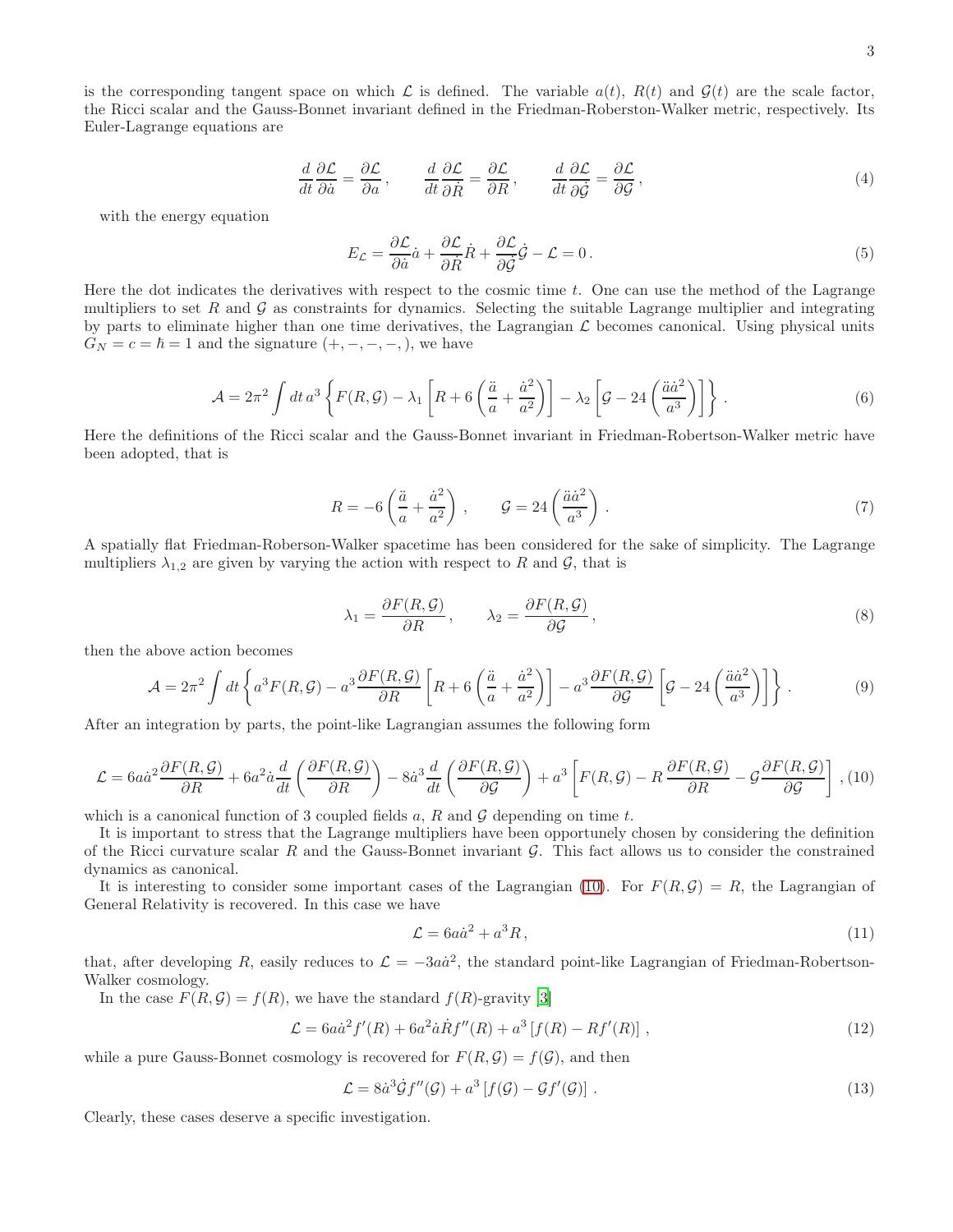### B. The cosmological equations

Let us now derive the Euler-Lagrange equations from Eqs.  $(4 - 5)$  $(4 - 5)$ . They can be also deduced from the fields Eqs.[\(3\)](#page-1-3). They are

<span id="page-3-3"></span>
$$
\left[ \left( \frac{\dot{a}}{a} \right)^2 + 2 \frac{\ddot{a}}{a} \right] \frac{\partial F(R, \mathcal{G})}{\partial R} + \frac{d^2}{dt^2} \left( \frac{\partial F(R, \mathcal{G})}{\partial R} \right) + 2 \frac{\dot{a}}{a} \frac{d}{dt} \left( \frac{\partial F(R, \mathcal{G})}{\partial R} \right) - 8 \frac{\dot{a}\ddot{a}}{a^2} \frac{d}{dt} \left( \frac{\partial F(R, \mathcal{G})}{\partial \mathcal{G}} \right) - 4 \left( \frac{\dot{a}}{a} \right)^2 \frac{d^2}{dt^2} \left( \frac{\partial F(R, \mathcal{G})}{\partial \mathcal{G}} \right) - \frac{1}{2} \left[ F(R, \mathcal{G}) - R \frac{\partial F(R, \mathcal{G})}{\partial R} - \mathcal{G} \frac{\partial F(R, \mathcal{G})}{\partial \mathcal{G}} \right] = 0,
$$
\n(14)

<span id="page-3-1"></span>
$$
\left[R + 6\left(\frac{\ddot{a}}{a} + \frac{\dot{a}^2}{a^2}\right)\right]\frac{\partial^2 F(R, \mathcal{G})}{\partial R^2} + \left[\mathcal{G} - 24\left(\frac{\ddot{a}\dot{a}^2}{a^3}\right)\right]\frac{\partial^2 F(R, \mathcal{G})}{\partial R\partial \mathcal{G}} = 0,
$$
\n(15)

<span id="page-3-2"></span>
$$
\left[R + 6\left(\frac{\ddot{a}}{a} + \frac{\dot{a}^2}{a^2}\right)\right]\frac{\partial^2 F(R, \mathcal{G})}{\partial R \partial \mathcal{G}} + \left[\mathcal{G} - 24\left(\frac{\ddot{a}\dot{a}^2}{a^3}\right)\right]\frac{\partial^2 F(R, \mathcal{G})}{\partial \mathcal{G}^2} = 0.
$$
\n(16)

It is worth noticing that Eqs. [\(15\)](#page-3-1) and [\(16\)](#page-3-2) show a symmetry in the variables R and  $\mathcal G$ . Finally the energy condition [\(5\)](#page-2-2), corresponding to the 00-Einstein equation, gives

<span id="page-3-4"></span>
$$
\left(\frac{\dot{a}}{a}\right)^2 \frac{\partial F(R,\mathcal{G})}{\partial R} + \left(\frac{\dot{a}}{a}\right) \frac{d}{dt} \left(\frac{\partial F(R,\mathcal{G})}{\partial R}\right) - 4 \left(\frac{\dot{a}}{a}\right)^3 \frac{d}{dt} \left(\frac{\partial F(R,\mathcal{G})}{\partial \mathcal{G}}\right) - \frac{1}{6} \left[F(R,\mathcal{G}) - R \frac{\partial F(R,\mathcal{G})}{\partial R} - \mathcal{G} \frac{\partial F(R,\mathcal{G})}{\partial \mathcal{G}}\right] = 0. \tag{17}
$$

We can see that considering  $\mathcal{G}$ , R and a as variables, we have, for consistency, that R and  $\mathcal{G}$  coincides with the definitions of the Ricci scalar and Gauss-Bonnet invariant in the Friedman-Robertson-Walker metric, respectively. Geometrically, these are Euler's constraints of the dynamics. In the next Sections, we will show how solutions of the system [\(14](#page-3-3)[-17\)](#page-3-4) can be achieved by asking for the existence of Noether symmetries. On the other hand, the existence of the Noether symmetries guarantees the reduction of dynamics allowing the solution of the system.

### <span id="page-3-0"></span>IV. NOETHER SYMMETRIES IN GAUSS-BONNET COSMOLOGY

The existence of Noether symmetries allows to select constants of motion so that the dynamics results simplified. Often such a dynamics is exactly solvable by a straightforward change of variables where a cyclic ones are determined [\[62\]](#page-8-5). A Noether symmetry for the Lagrangian [\(10\)](#page-2-0) exists if the condition

<span id="page-3-5"></span>
$$
L_X \mathcal{L} = 0 \qquad \to \qquad X \mathcal{L} = 0, \tag{18}
$$

holds. Here  $L_X$  is the Lie derivative with respect to the Noether vector X. Eq.[\(18\)](#page-3-5) is nothing else but the contraction of the Noether vector X, defined on the tangent space  $\mathcal{TQ} = \{q_i, \dot{q}_i\} = \{a, \dot{a}, R, \dot{R}, \mathcal{G}, \dot{\mathcal{G}}\}$  of the Lagrangian  $\mathcal{L} =$  $\mathcal{L}(q_i, \dot{q}_i) = \mathcal{L}(a, \dot{a}, R, \dot{R}, \mathcal{G}, \dot{\mathcal{G}})$ , with the Cartan one-form, generically defined as

$$
\theta_{\mathcal{L}} \equiv \frac{\partial \mathcal{L}}{\partial \dot{q}_i} dq^i \,. \tag{19}
$$

Condition [\(18\)](#page-3-5) gives

$$
i_X \theta_{\mathcal{L}} = \Sigma_0 \,, \tag{20}
$$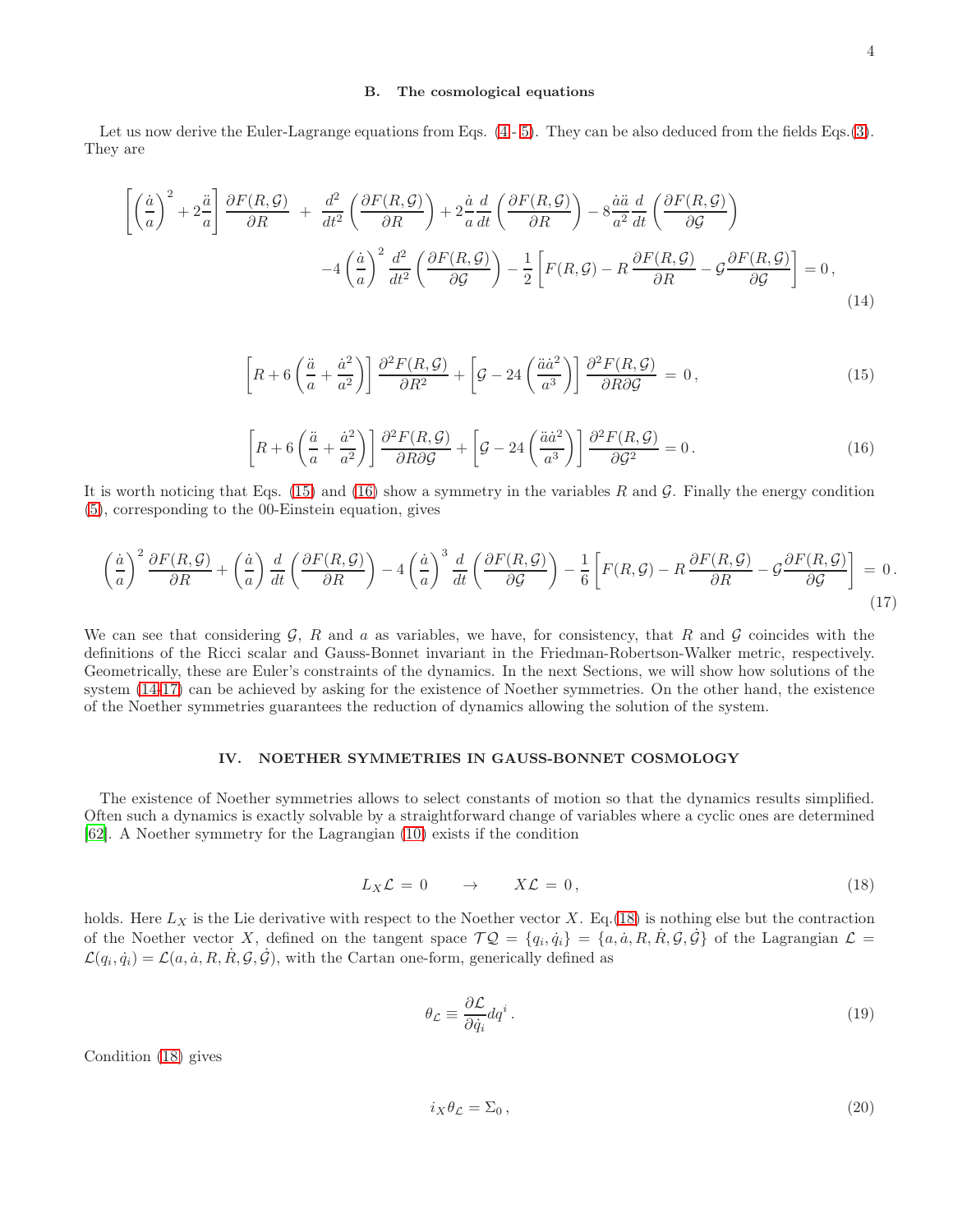where  $i_X$  is the inner derivative and  $\Sigma_0$  is the conserved quantity [\[63](#page-8-6)[–65\]](#page-8-7). In other words, the existence of the symmetry is connected to the existence of a vector field

$$
X = \alpha^{i}(q)\frac{\partial}{\partial q^{i}} + \frac{d\alpha^{i}(q)}{dt}\frac{\partial}{\partial \dot{q}^{i}},
$$
\n(21)

where at least one of the components  $\alpha^{i}(q)$  have to be different from zero to generate a symmetry. In our case, the generator of symmetry is

$$
X = \alpha \frac{\partial}{\partial a} + \beta \frac{\partial}{\partial R} + \gamma \frac{\partial}{\partial G} + \dot{\alpha} \frac{\partial}{\partial \dot{a}} + \dot{\beta} \frac{\partial}{\partial \dot{R}} + \dot{\gamma} \frac{\partial}{\partial \dot{G}}.
$$
 (22)

The functions  $\alpha, \beta, \gamma$  depend on the variables  $a, R, G$  and then

 $\sqrt{ }$ 

<span id="page-4-0"></span>

$$
\dot{\alpha} = \frac{\partial \alpha}{\partial a}\dot{a} + \frac{\partial \alpha}{\partial R}\dot{R} + \frac{\partial \alpha}{\partial G}\dot{G}, \quad \dot{\beta} = \frac{\partial \beta}{\partial a}\dot{a} + \frac{\partial \beta}{\partial R}\dot{R} + \frac{\partial \beta}{\partial G}\dot{G}, \quad \dot{\gamma} = \frac{\partial \gamma}{\partial a}\dot{a} + \frac{\partial \gamma}{\partial R}\dot{R} + \frac{\partial \gamma}{\partial G}\dot{G}.
$$
 (23)

As stated above, a Noether symmetry exists if at least one of them is different from zero. Their analytic forms can be found by making explicit Eq. [\(18\)](#page-3-5), which corresponds to a set of partial differential equations given by equating to zero the terms in  $\dot{a}^2$ ,  $\dot{R}^2$ ,  $\dot{G}^2$ ,  $\dot{a}\dot{R}$ ,  $\dot{a}\dot{G}$ ,  $\dot{R}\dot{G}$  and so on. In our specific case, we get a system of thirteen partial differential equations

$$
\alpha \frac{\partial F(R,G)}{\partial R} + \beta a \frac{\partial^2 F(R,G)}{\partial R^2} + \gamma a \frac{\partial F(R,G)}{\partial R \partial \partial G} + 2a \left(\frac{\partial \alpha}{\partial a}\right) \frac{\partial F(R,G)}{\partial R^2} + a^2 \left(\frac{\partial \beta}{\partial a}\right) \frac{\partial^2 F(R,G)}{\partial R^2} + a^2 \left(\frac{\partial \gamma}{\partial}\right) \frac{\partial^2 F(R,G)}{\partial R^2} = 0
$$
  
\n
$$
2\alpha \frac{\partial^2 F(R,G)}{\partial R^2} + \beta a \frac{\partial^3 F(R,G)}{\partial R^3} + \gamma a \frac{\partial^3 F(R,G)}{\partial R^2 \partial G} + a \left(\frac{\partial \alpha}{\partial a}\right) \frac{\partial^2 F(R,G)}{\partial R^2} + 2 \left(\frac{\partial \alpha}{\partial a}\right) \frac{\partial^2 F(R,G)}{\partial R^2} + a \left(\frac{\partial \beta}{\partial a}\right) \frac{\partial^2 F(R,G)}{\partial R^2} + a \left(\frac{\partial \gamma}{\partial a}\right) \frac{\partial^2 F(R,G)}{\partial R^2} = 0
$$
  
\n
$$
\beta \frac{\partial^3 F(R,G)}{\partial G^2 \partial R} + \gamma \frac{\partial^3 F(R,G)}{\partial G^3} + 3 \left(\frac{\partial \alpha}{\partial a}\right) \frac{\partial^2 F(R,G)}{\partial G^2} + \left(\frac{\partial \beta}{\partial a}\right) \frac{\partial^2 F(R,G)}{\partial R \partial G} + \left(\frac{\partial \gamma}{\partial a}\right) \frac{\partial^2 F(R,G)}{\partial R^2} = 0
$$
  
\n
$$
\left(\frac{\partial \alpha}{\partial R}\right) \frac{\partial^2 F(R,G)}{\partial R \partial G} + \left(\frac{\partial \alpha}{\partial a}\right) \frac{\partial^2 F(R,G)}{\partial R \partial G^2} = 0
$$
  
\n
$$
2\alpha \frac{\partial^2 F(R,G)}{\partial R \partial G} + \beta a \frac{\partial^3 F(R,G)}{\partial g \partial R^2} + \gamma a \frac{\partial^3 F(R,G)}{\partial g^2 \partial R} + a \left(\frac{\partial \alpha}{\partial a}\right) \frac{\partial^3 F(R,G)}{\partial R \partial G} + + 2 \left(\frac{\partial \alpha}{\partial a}\right) \frac{\partial F(R,G)}{\partial R} + a \left(\frac{\partial \beta}{\partial
$$

The system [\(24\)](#page-4-0) is overdetermined and, if solvable, enables one to assign  $\alpha, \beta, \gamma$  and  $F(R, \mathcal{G})$ . The analytic form of  $F(R, \mathcal{G})$  can be fixed by imposing, in the last equation of system [\(24\)](#page-4-0), the conditions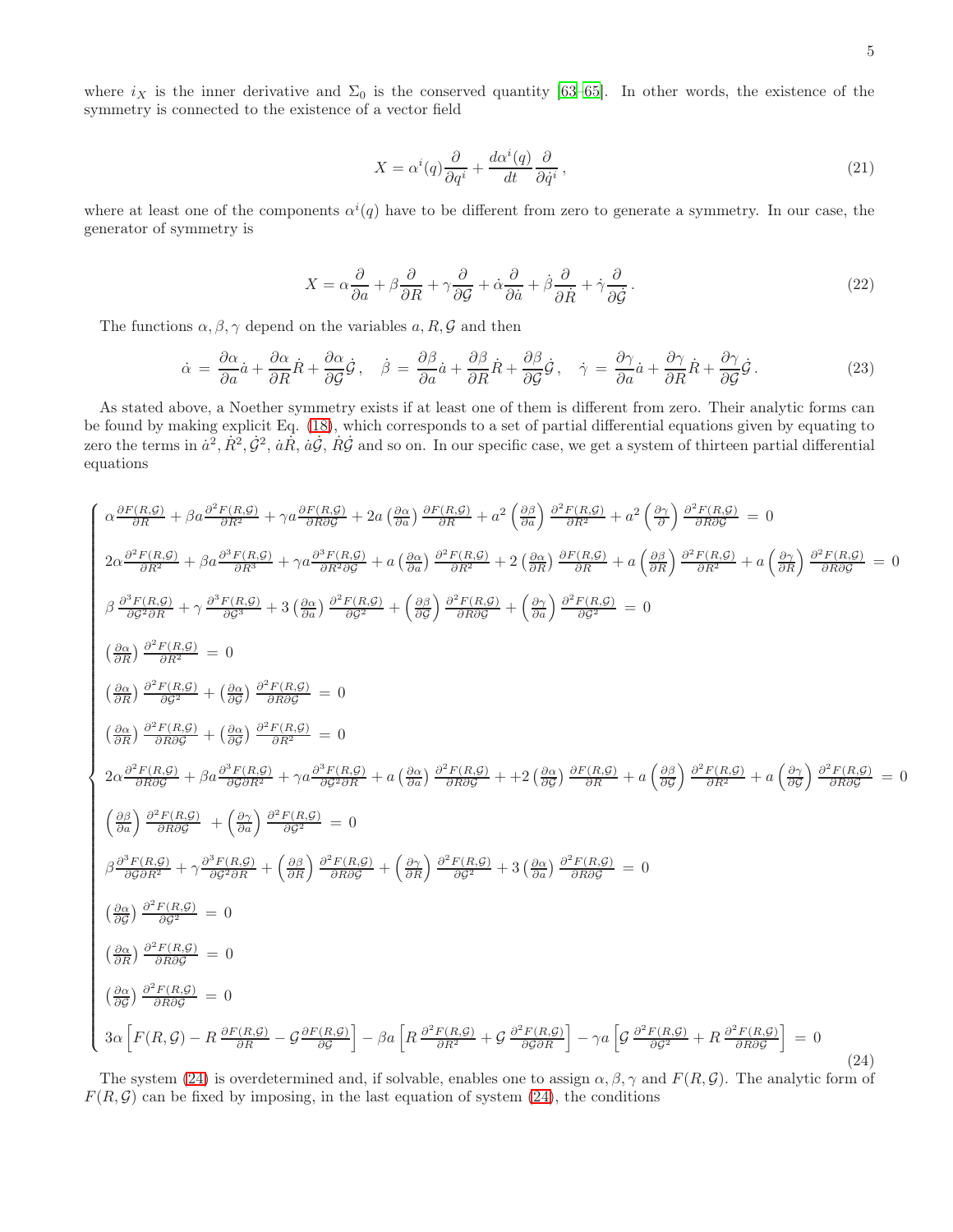<span id="page-5-1"></span>
$$
\begin{cases}\nF(R,\mathcal{G}) - R \frac{\partial F(R,\mathcal{G})}{\partial R} - \mathcal{G} \frac{\partial F(R,\mathcal{G})}{\partial \mathcal{G}} = 0 \\
R \frac{\partial^2 F(R,\mathcal{G})}{\partial R^2} + \mathcal{G} \frac{\partial^2 F(R,\mathcal{G})}{\partial \mathcal{G} \partial R} = 0 \\
\mathcal{G} \frac{\partial^2 F(R,\mathcal{G})}{\partial \mathcal{G}^2} + R \frac{\partial^2 F(R,\mathcal{G})}{\partial R \partial \mathcal{G}} = 0\n\end{cases}
$$
\n(25)

where the second and third equations are symmetric. However, it is clear that this is nothing else but an arbitrary choice since more general conditions are possible. In particular, we can choose the functional forms:

$$
F(R, \mathcal{G}) = f(R) + f(\mathcal{G}), \qquad F(R, \mathcal{G}) = f(R)f(\mathcal{G}), \qquad (26)
$$

from which it is easy to prove that the functional forms compatible with the system [\(25\)](#page-5-1) are:

$$
F(R,\mathcal{G}) = F_0 R + F_1 G, \qquad F(R,\mathcal{G}) = F_0 R^n \mathcal{G}^{1-n}.
$$
\n
$$
(27)
$$

This allows to work out cosmological models compatible with the Noether symmetries.

# <span id="page-5-0"></span>V. EXAMPLES OF EXACT COSMOLOGICAL SOLUTIONS

# A. The case  $F(R, \mathcal{G}) = F_0 R + F_1 \mathcal{G}$

The Noether symmetry related to the functional form of  $F(R,\mathcal{G}) = F_0R + F_1\mathcal{G}$  can be achieved considering the system [\(24\)](#page-4-0). The first equation gives

$$
\alpha + 2a \frac{d\alpha}{da} = 0, \qquad (28)
$$

while the others, a part the last one, are identically zero. Immediately, the Noether symmetry is given by

$$
\alpha = \frac{\alpha_0}{\sqrt{a}}, \qquad \beta = 0, \qquad \gamma = 0.
$$
\n(29)

This theory is nothing else but General Relativity where the Gauss-Bonnet term is vanishing in 4 dimension. In fact, we have

$$
\left(\frac{\dot{a}}{a}\right)^2 + 2\frac{\ddot{a}}{a} = 0,\tag{30}
$$

$$
R + 6\left[\left(\frac{\dot{a}}{a}\right)^2 + \frac{\ddot{a}}{a}\right] = 0,\tag{31}
$$

$$
\mathcal{G} - 24\left(\frac{\ddot{a}\dot{a}^2}{a^3}\right) = 0, \tag{32}
$$

$$
\left(\frac{\dot{a}}{a}\right)^2 = 0,\t\t(33)
$$

that is the Minkowski spacetime is recovered in vacuum while standard Friedman solutions are recovered considering standard perfect fluid matter.

# **B.** The case  $F(R, \mathcal{G}) = F_0 R^n \mathcal{G}^{1-n}$ ,

This is a more interesting case where the Noether symmetry rules the relation between the two invariant scalars  $R$ and G. Let us choose the simplest non-trivial case  $n = 2$ . The functional form of  $F(R, \mathcal{G})$  becomes  $F(R, \mathcal{G}) = F_0$  $R^2$ G .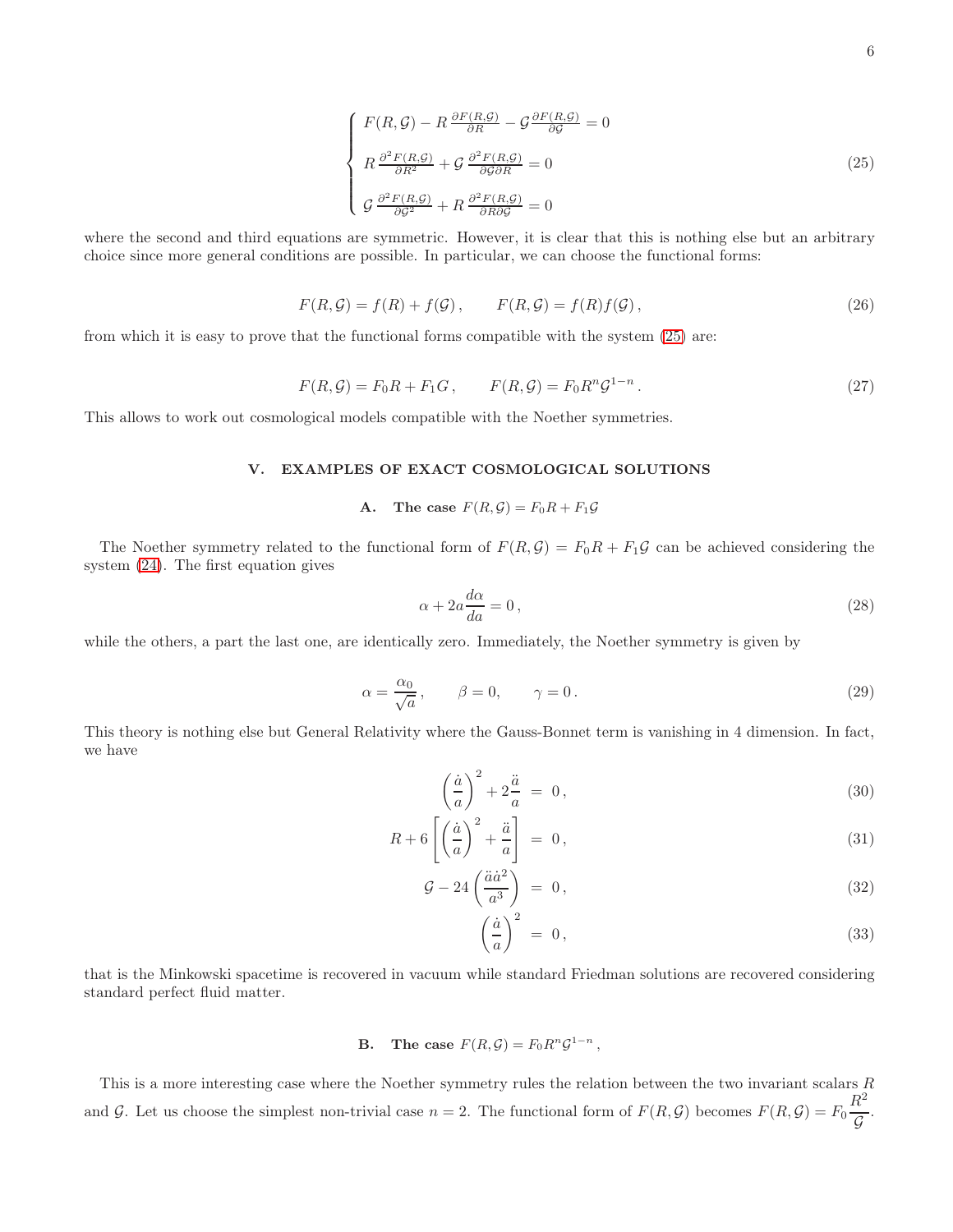Then the point-like Lagrangian is

<span id="page-6-1"></span>
$$
\mathcal{L} = \frac{4 F_0 \dot{a}}{\mathcal{G}} \left[ 3 a \dot{a} R + 3 a \dot{R} - 3 a^2 \dot{\mathcal{G}} \frac{R}{\mathcal{G}} + 4 \dot{a}^2 \dot{R} \frac{R}{\mathcal{G}} - 4 \dot{a}^2 \dot{\mathcal{G}} \left( \frac{R}{\mathcal{G}} \right)^2 \right].
$$
 (34)

To solve the system, we can choose the variable  $\frac{R}{q}$ G  $=\zeta$  and then the Lagrangian [\(34\)](#page-6-1) is transformed into

$$
\mathcal{L} = 12 a \dot{a}^2 F_0 \zeta + 12 a^2 \dot{a} F_0 \dot{\zeta} + 16 \dot{a}^3 F_0 \zeta \dot{\zeta} \,. \tag{35}
$$

Clearly we have reduced the dynamics assuming that  $\zeta$  depends on R and G. The Euler-Lagrange equations are

<span id="page-6-2"></span>
$$
6\left[\frac{\ddot{a}}{a} + \left(\frac{\dot{a}}{a}\right)^2\right] + 24\left(\frac{\ddot{a}\dot{a}^2}{a^3}\right)\zeta = 0\,,\tag{36}
$$

$$
\left[2\frac{\ddot{a}}{a} + \left(\frac{\dot{a}}{a}\right)^2\right]\zeta + 2\frac{\dot{a}}{a}\dot{\zeta} + \ddot{\zeta} + 8\left(\frac{\dot{a}\ddot{a}}{a^2}\right)\zeta\dot{\zeta} + 4\left(\frac{\dot{a}}{a}\right)^2\dot{\zeta}^2 + 4\left(\frac{\dot{a}}{a}\right)^2\zeta\ddot{\zeta} = 0.
$$
 (37)

and the energy condition

$$
\left(\frac{\dot{a}}{a}\right)^2 + \left(\frac{\dot{a}}{a}\right)\left(\frac{\dot{\zeta}}{\zeta}\right) + 4\left(\frac{\dot{a}}{a}\right)^3 \dot{\zeta} = 0.
$$
\n(38)

Eq.[\(36\)](#page-6-2) is a consistency condition which is immediately verified as soon as definitions [\(7\)](#page-2-3) are replaced. Power law solutions are found, being

$$
a(t) = a_0 t^s
$$
,  $\zeta = \zeta_0 t^2$ , with  $s = 3$ , (39)

being  $\zeta_0 = -5/72$ .

Another solution is

$$
a(t) = a_0 \exp(\Lambda t), \qquad \ln\left(\frac{\zeta}{\zeta_0}\right) + 4\Lambda^2 (\zeta - \zeta_0) = -\Lambda t,
$$
\n(40)

where  $\Lambda$  is a constant. It is clear that  $\mathcal G$  always evolve as  $R^2$  as it must be.

Other cases can be worked out. Here we have just given some examples where the existence of the symmetry allows a suitable reduction of the dynamical system and a full control of the problem based on first principles.

# <span id="page-6-0"></span>VI. CONCLUSIONS

The above discussion points out that the existence of Noether symmetries is capable of selecting suitable  $F(R, \mathcal{G})$ models on the basis of first principles and then to integrate dynamics by the identification of suitable cyclic variables. A consequent reduction process allows to achieve exact solutions. A main role is played by the Lagrange multipliers that make the point-like Lagrangian canonical. This key feature is extremely important since allows to deal with invariants like R and  $\mathcal G$  under the same standard of auxiliary effective scalar fields. In fact, from a general point of view, R and G are functions of  $\{a, \dot{a}, \ddot{a}\}$  so dynamics is not a priori canonical. The Lagrange multipliers permit to overcome this difficulties and to deal with the further degrees of freedom related to  $F(R,\mathcal{G})$  [\[59](#page-8-2)].

However, it is worth stressing that symmetries are not only a mathematical tool to solve dynamics. As discussed in [\[52](#page-8-8)], their existence allows to select physically observable universes and, specifically, to select analytical models related to observations. In particular, it is possible to classify dark energy behaviors related to Noether symmetries and then discriminate between physical and unphysical solutions (see [\[53](#page-8-9), [67](#page-8-10)[–69](#page-8-11)]). These topics will be the argument of a forthcoming, detailed study.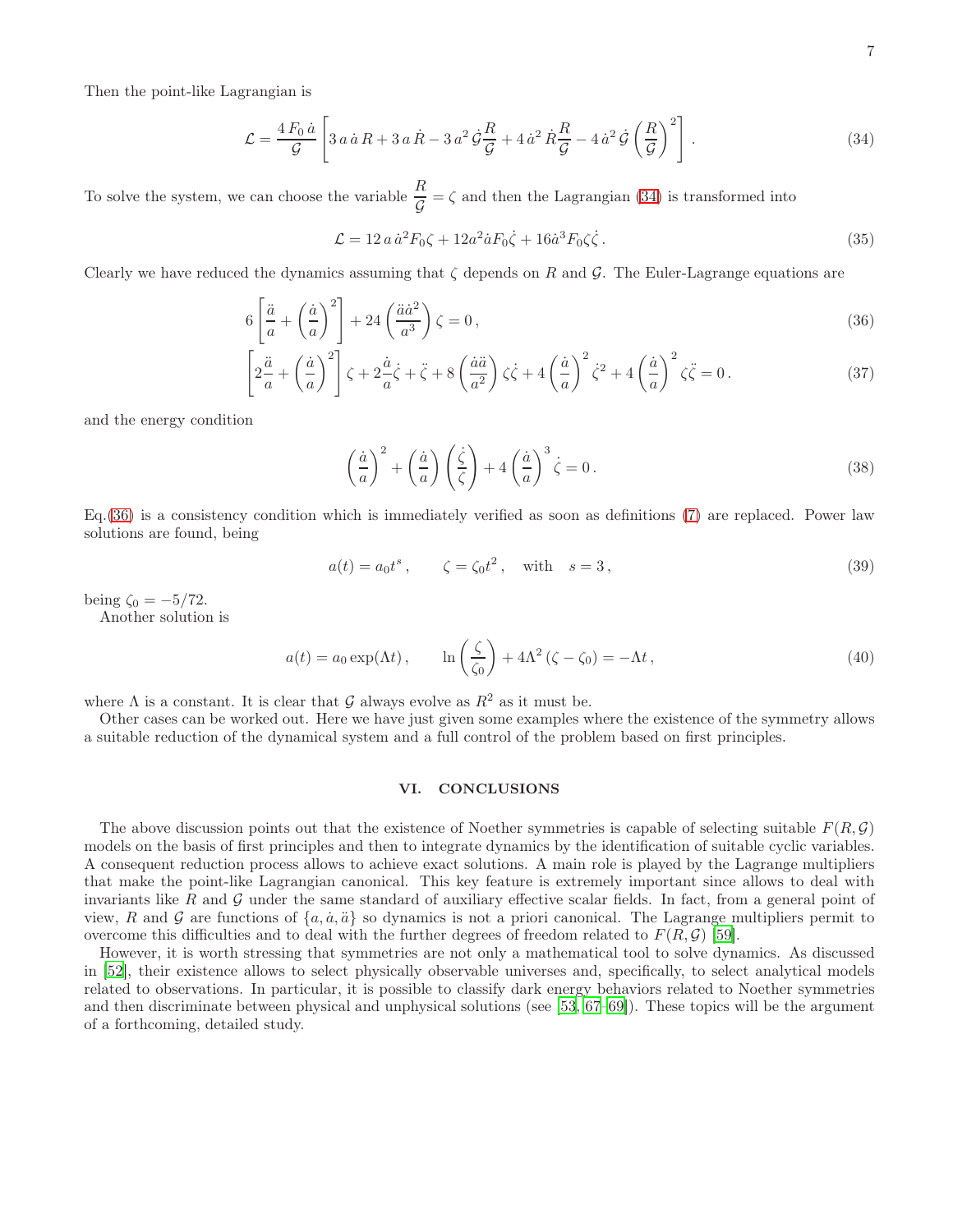### Acknowledgments

SC and MDL are supported by INFN Sez. di Napoli (Iniziative Specifiche QGSKY and TEONGRAV). SDO is supported by MINECO (Spain), FIS2010-15640 and by MES project TSPU-139 (Russia).

- <span id="page-7-0"></span>[1] A. Guth, *Phys. Rev. D* **23**, 347 (1981).
- <span id="page-7-1"></span>[2] S. Weinberg, Gravitation and Cosmology, Wiley, New York N.Y. (1972).
- <span id="page-7-2"></span>[3] S. Capozziello, M. De Laurentis, Phys. Rept. 509, 167 (2011).
- <span id="page-7-11"></span>[4] S. Nojiri, S. D. Odintsov, Phys. Rept. 505, 59 (2011).
- [5] S. Nojiri, S. D. Odintsov, eConf. C 0602061 06 (2006).
- [6] S. Nojiri, S. D. Odintsov, Int. J. Geom. Meth. Mod. Phys. 4, 115 (2007).
- [7] S. Capozziello, M. Francaviglia, Gen. Rel. Grav. 40, 357, (2008).
- [8] S. Capozziello, M. De Laurentis, V. Faraoni, The Open Astr. Jour , 2, 1874, (2009).
- [9] A. de la Cruz-Dombriz and D. Saez-Gomez, Entropy 14, 1717 (2012).
- [10] G. J. Olmo, *Int. J. Mod. Phys. D* **20**, 413 (2011).
- [11] F. S. N. Lobo, Dark Energy-Current Advances and Ideas, 173-204 (2009), Research Signpost, ISBN 978-81-308-0341- [8arXiv:0807.1640](http://arxiv.org/abs/0807.1640) [gr-qc].
- [12] S. Capozziello and V. Faraoni, Beyond Einstein gravity: A Survey of gravitational theories for cosmology and astrophysics. Fundamental Theories of Physics. 170. Springer. (2010), ISBN 978-94-007-0164-9.
- <span id="page-7-3"></span>[13] S. Capozziello and M. De Laurentis, Invariance Principles and Extended Gravity: Theories and Probes, Nova Science Publishers, Inc. (2010) ISBN: 978-1-61668-500-3.
- <span id="page-7-4"></span>[14] G.A. Vilkovisky Class. Quant. Grav. 9, 895 (1992).
- <span id="page-7-5"></span>[15] I.L. Buchbinder, S.D. Odintsov, I.L. Shapiro, Effective action in quantum gravity, Published in Bristol, UK: IOP (1992).
- <span id="page-7-6"></span>[16] K.S. Stelle *Phys. Rev. D* **16**, 953 (1977).
- [17] K.S. Stelle Class. Quant. Grav. 9, 353 (1978).
- [18] S.M. Christensen in The Quantum Structure of Space and Time, eds. M.J. Duff and C.J. Isham Cambridge Univ. Press, Cambridge (1982).
- <span id="page-7-7"></span>[19] N. H. Barth and S.M. Christensen Phys. Rev. D 28, 1876 (1983) .
- <span id="page-7-8"></span>[20] E.S. Fradkin and A.A. Tseytlin *Nucl. Phys. B* 261, 269 (1985).
- <span id="page-7-9"></span>[21] I.G. Avramidy and A.O. Barvinsly *Phys. Lett. B* **159**, 269 (1985).
- <span id="page-7-10"></span>[22] N.D. Birrel and P.C.W. Davies Quantum Fields in Curved Space Cambridge University Press, Cambridge (1982).
- <span id="page-7-12"></span>[23] G. Cognola, E. Elizalde, S. Nojiri, S. D. Odintsov and S. Zerbini, *Phys. Rev. D* **73**, 084007 (2006)
- <span id="page-7-13"></span>[24] S. Nojiri, S. D. Odintsov O. G. and Gorbunova, J. Phys. A: Math. Gen. 39, 6627 (2006).
- [25] S.Nojiri and S. D. Odintsov, *Phys. Lett. B*  $631$  1 (2005).
- [26] S.Nojiri and S. D. Odintsov, J. Phys. Conf. Ser. 66 012005 (2007).
- [27] S. Nojiri, S. D. Odintsov and M. Sami, *Phys. Rev. D* **74**, 046004 (2006).
- [28] D. Bazeia, B. Carneiro da Cunha, R. Menezes and A. Y. Petrov, *Phys. Lett. B* 649, 445 (2007).
- [29] G. Cognola, E. Elizalde, S. Nojiri, S. Odintsov and S. Zerbini, Phys. Rev. D 75, 086002 (2007).
- [30] B. Li, J. D. Barrow and D. F. Mota, *Phys. Rev. D* **76**, 044027 (2007).
- [31] D. Bazeia, R. Menezes and A. Y. Petrov, Eur. Phys. J. C 58, 171 (2008).
- [32] N. Goheer, R. Goswami, P. K. S. Dunsby and K. Ananda, *Phys. Rev. D* 79, 121301 (2009).
- [33] N. Goheer, R. Goswami, P. K. S. Dunsby and K. Ananda *Phys. Lett. B* 679, 302 (2009).
- [34] M. Mohseni, *Phys. Lett. B* 682, 89 (2009).
- [35] H. Mohseni Sadjadi, *Europhys. Lett.* **92**, 50014 (2010).
- [36] M. Alimohammadi and A. Ghalee, *Phys. Rev. D* **79**, 063006 (2009).
- [37] C. G. Boehmer and F. S. N. Lobo, *Phys. Rev. D* **79**, 067504 (2009).
- [38] K. Uddin, J. E. Lidsey and R. Tavakol, *Gen. Rel. Grav.* 41, 2725 (2009).
- [39] S. Y. Zhou, E. J. Copeland and P. M. Saffin, JCAP 0907, 009 (2009).
- [40] M. M. Ivanov and A. V. Toporensky, *Grav. Cosmol.* **18** 43 (2012).
- [41] S. Nojiri, S. D. Odintsov, A. Toporensky and P. Tretyakov, *Gen. Rel. Grav.* **42** 1997 (2010).
- [42] A. Kumar Sanyal, C. Rubano, E. Piedipalumbo, Gen.Rel.Grav. 43 2807, (2011)
- [43] L. N. Granda, *Mod. Phys. Lett. A* **27**, 1250018 (2012).
- <span id="page-7-14"></span>[44] L. N. Granda, *Mod. Phys. Lett. A* 28, 1350117 (2013).
- <span id="page-7-15"></span>[45] E. Elizalde, R. Myrzakulov, V. V. Obukhov and D. Sáez-Gómez, Class. Quant. Grav. 27, 095007 (2010).
- [46] R. Myrzakulov, D. Sáez-Gómez and A. Tureanu, Gen. Rel. Grav. 43 1671 (2011).
- [47] A. de la Cruz-Dombriz and D. Saez-Gomez Class. Quantum Grav. 29, 245014 (2012).
- <span id="page-7-16"></span>[48] A. De Felice and T. Suyama, *Prog. Theor. Phys.* **125**, 603 (2011).
- <span id="page-7-17"></span>[49] M. De Laurentis and A. J. Lopez-Revelles [arXiv:1311.0206v](http://arxiv.org/abs/1311.0206)1 [gr-qc] (2013).
- <span id="page-7-18"></span>[50] R. Myrzakulov, L. Sebastiani, S. Zerbini *Int. Jour. of Mod. Phys. D*, **22** 1330017 (2013).
- <span id="page-7-19"></span>[51] S. Capozziello, R. De Ritis, C. Rubano, P. Scudellaro, *Riv.Nuovo Cim.* **19(4)**, 1, (1996).